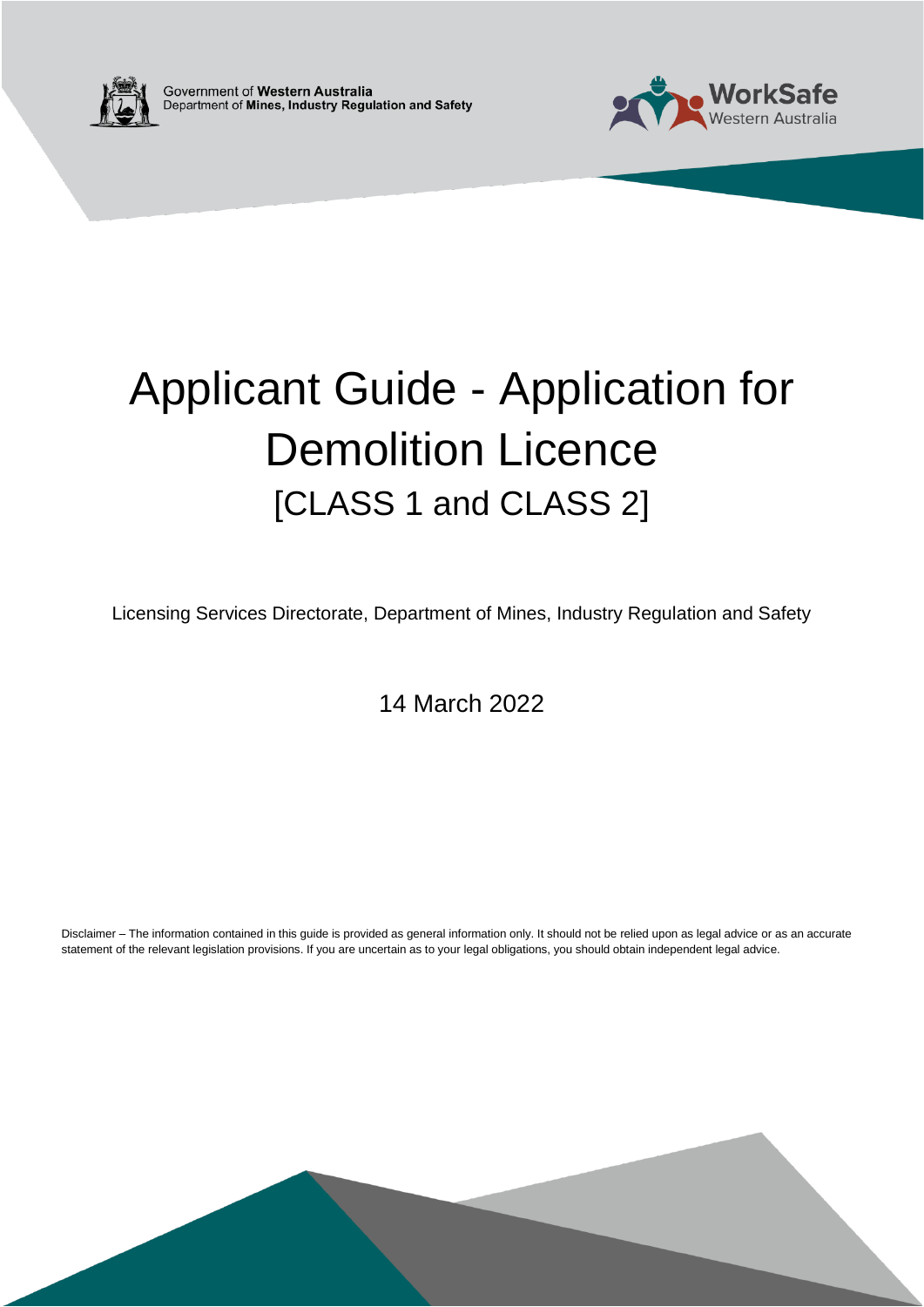## **Contents**

| 1.  |  |
|-----|--|
| 2.  |  |
| 3.  |  |
| 4.  |  |
| 5.  |  |
| 6.  |  |
| 7.  |  |
| 8.  |  |
| 9.  |  |
| 10. |  |
| 11. |  |
| 12. |  |
| 13. |  |
| 14. |  |
| 15. |  |
| 16. |  |
| 17. |  |
| 18. |  |
| 19. |  |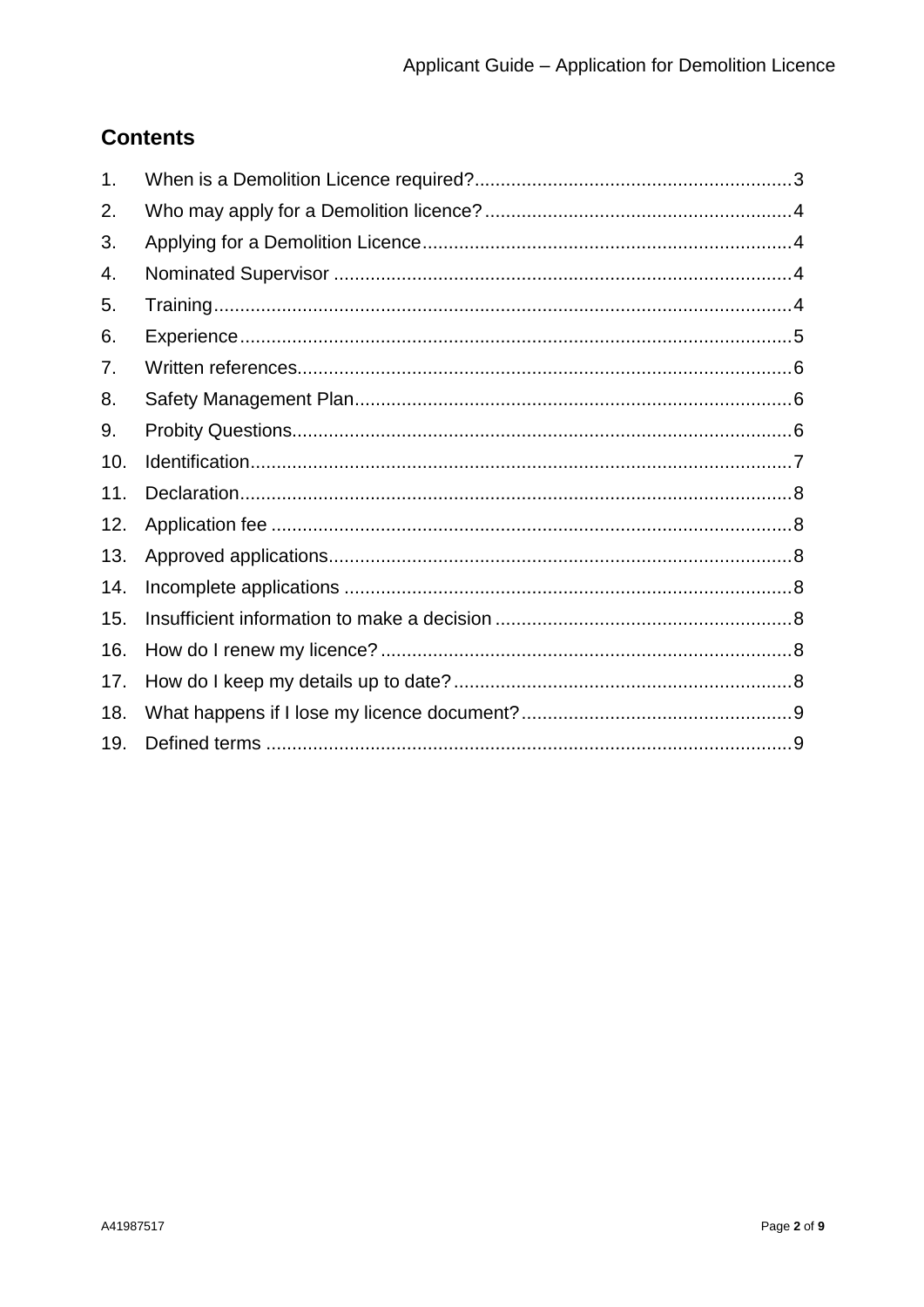### <span id="page-2-0"></span>**1. When is a Demolition Licence required?**

WorkSafe WA regulates demolition work and determines applications for Demolition licences. The information is based on the *Work Health and Safety Act 2020* (WA) (the Act) and Division 1 of Part 4.5 of the Work Health and Safety (General) Regulations 2022 (WA) (the Regulations).

A Demolition licence of the appropriate class is required when work is as follows for each class.

*Class 1 demolition work* is work:

- work comprising the total demolition or dismantling of a structure that is 10 metres or more in height when measured from the lowest ground level of the structure to the highest part of the structure;
- comprising the partial demolition or dismantling of a structure that is 10 metres or more in height when measured from the lowest ground level of the structure to the highest part of the structure;
- comprising demolition work on a structure; and involving the use of load shifting equipment on a suspended floor;
- work comprising demolition work on pre-tensioned or post-tensioned structural components of a structure;
- work comprising demolition work on a structure containing precast concrete elements erected by the tilt-up method of construction;
- work involving the removal of key structural members of a structure so that the whole or a part of the structure collapses;
- work done to a structure involving explosives;
- work comprising demolition work on a structure that involves the use of a tower crane or any crane with a safe working load greater than 100 tonnes;
- work involving the removal of an area of brittle or fragile roofing material in excess of 200 m2 from a structure if any part of the area to be removed is 10 metres or more above the lowest ground level of the structure.

**Class 2** *demolition work* is work comprising demolition work involving a structure that is less than 10 metres in height when measured from the lowest ground level of the structure to the highest part of the structure, **excluding** –

- demolition work involving a single storey dwelling;
- demolition work on a structure; and involving the use of load shifting equipment on a suspended floor;
- demolition work on pre-tensioned or post-tensioned structural components of a structure;
- demolition work on a structure containing precast concrete elements erected by the tilt-up method of construction;
- work involving the removal of key structural members of a structure so that the whole or a part of the structure collapses;
- work done to a structure involving explosives;
- work comprising demolition work on a structure that involves the use of a tower crane or any crane with a safe working load greater than 100 tonnes.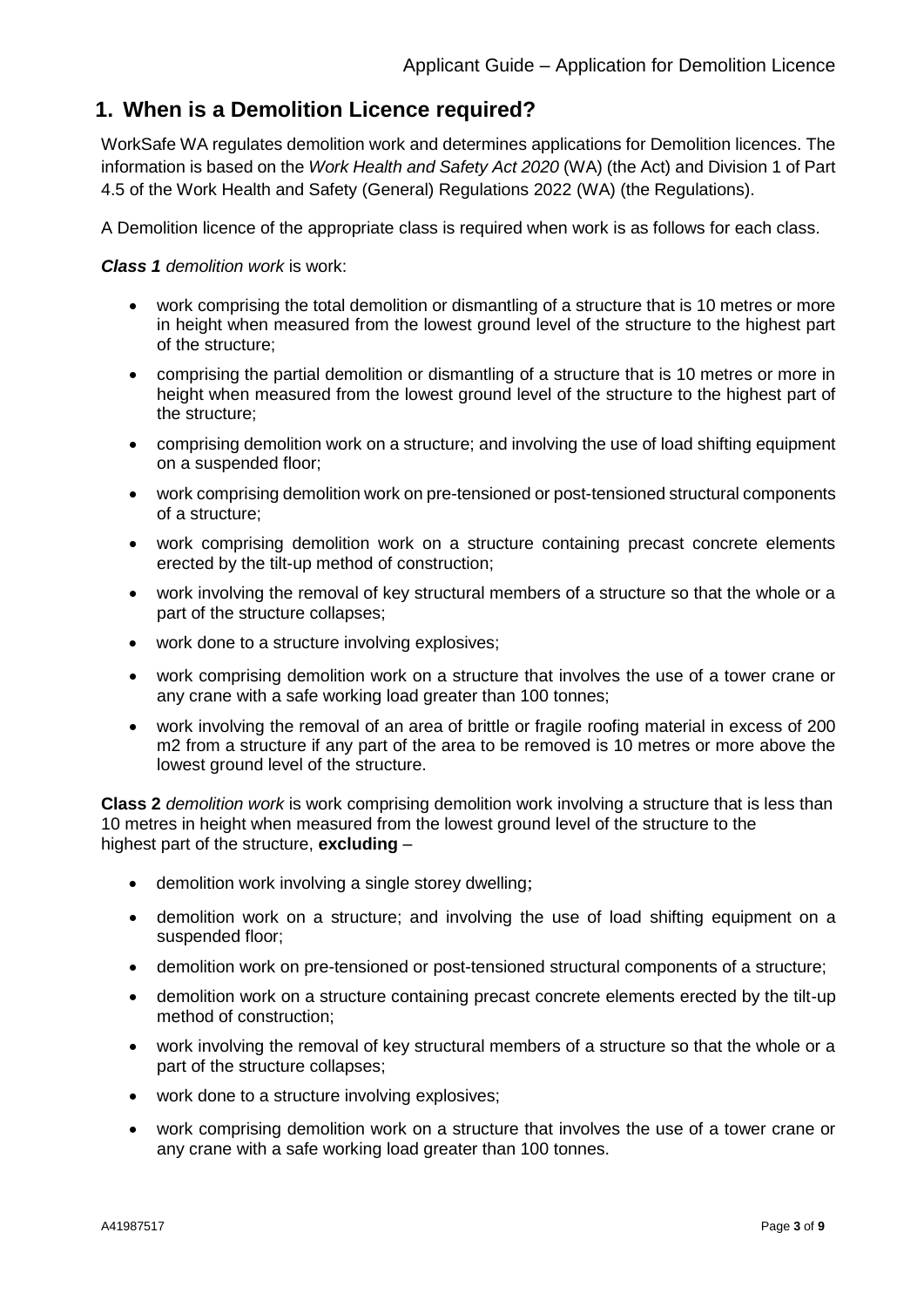A licence is not required for demolition work on:

- A fence or wall less than 1.8 metres in height; or
- A structure less than 2 metres in height; or
- A structure by a person in the metal fabrication or engineering industry in the course of maintaining, refurbishing, upgrading, modifying or decommissioning plant.

#### <span id="page-3-0"></span>**2. Who may apply for a Demolition licence?**

You can apply for a demolition licence if:

- you reside, or your registered office is located, in WA. (If outside of WA circumstances must exist that justify the grant of the licence); and
- your nominated supervisor (which can be you), has been trained in safe methods of demolition work by an RTO; and
- your nominated supervisor (which can be you) can provide evidence to demonstrate relevant and recent experience in demolition work applicable to the class of demolition licence being sought, including investigation, planning and supervising safe methods of the demolition work; and
- the experience can be verified by two written references; and
- you are able to provide a safety management plan.

#### <span id="page-3-1"></span>**3. Applying for a Demolition Licence**

Body Corporate entities and individuals may apply for a demolition licence.

If you are applying as a Body Corporate, you must ensure that the name and ACN provided matches the Australian Securities and Investment Commission (ASIC) registration.

If you are applying as an individual, you must ensure that the name details provided are the same as those that appear on the identification documentation you provide. If your name has changed you will need to provide evidence (e.g. marriage certificate, date of birth, change of name certificate etc.).

If you are trading under a business name (trading name), a Business Name Extract issued by ASIC must be provided with the application form.

#### <span id="page-3-2"></span>**4. Nominated Supervisor**

An application for a demolition licence must include the nomination of a supervisor. This person must be approved by the regulator as a competent person and must demonstrate this in a number of ways throughout the application.

#### <span id="page-3-3"></span>**5. Training**

Nominated Supervisors must show evidence that they have been trained in safe work methods of demolition.

To satisfy this requirement, Nominated Supervisors must attach a certified copy of their Statement of Attainment for the following units of competency, or their replacements, issued by a Registered Training Organisation (RTO):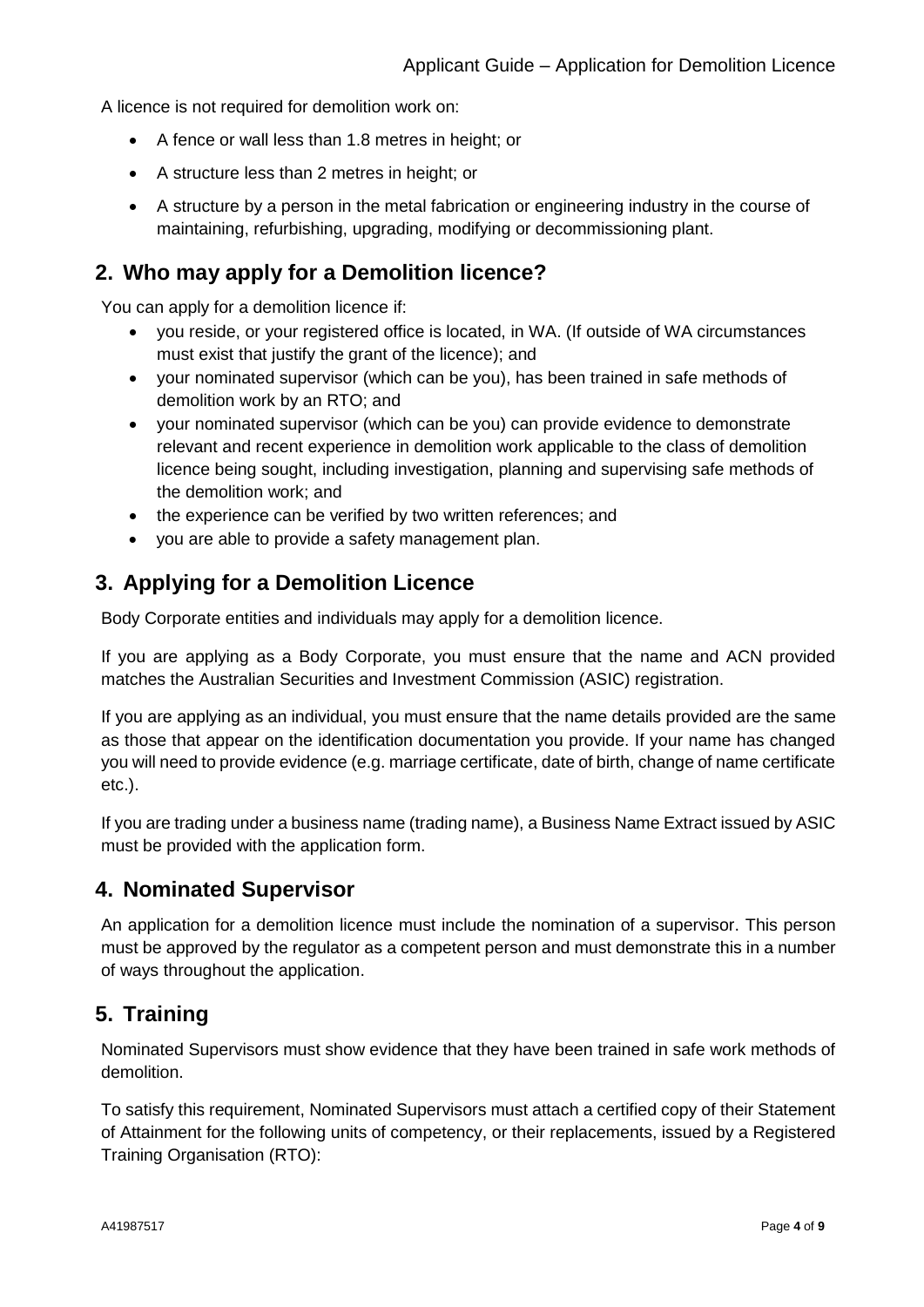- CPCCWHS2001 Apply WHS requirements, policies and procedures in the construction industry; and
- CPCCCM2009 Carry out basic demolition.

#### <span id="page-4-0"></span>**6. Experience**

The nominated supervisor must demonstrate recent and relevant demolition experience in investigating, planning and supervising safe methods of demolition for the demolition work.

To demonstrate this, the nominated supervisor must complete the Statement of Experience (SOE) within this application. The SOE must demonstrate experience in the class of demolition work applied for. The experience must include:

- Project start and finish dates/the dates the demolition work was carried out over;
- How many days the demolition work was carried out over;
- The demolition licence number work was carried out under;
- Employers details including details of person/s who can verify/answer questions about the experience;
- Name of project;
- Type of Structure;
- Composite of structure;
- Complete or partial demolition;
- Site address;
- Height and square metering;
- Method of demolition
- The role and responsibilities of the nominated supervisor;
- Name and signature of nominated supervisor;
- Date.

Nominated supervisors must have demonstrated experience in performing work in accordance with *Australian Standard AS2601: The demolition of structures* (AS 2601).

Experience must be a minimum of three (3) substantial jobs within the past 5 years, in the class for which you are applying. Note: Demolition jobs will be referenced against Demolition of Work Notifications submitted to the WorkSafe Commissioner under regulation 142F.

To assist in verification of the demolition work experience within the SOE, additional information and/or documentation may be requested at any point during the application process. Examples of information and/or documentation that may be requested are Safe Work Method Statements (SWMS), Job Safety Analysis (JSA), demolition management plan, copies of Notification of Demolition Work etc.

If the Nominated Supervisor for this application has been approved as a Nominated Supervisor for a demolition licence holder, within the past 5 years in another jurisdiction under an equivalent legislative framework, or has already been approved as a Nominated Supervisor for another demolition licence holder in WA, within the last 5 years, applicants may provide evidence of this.

As such, the evidence provided will be assessed against the requirements and may be considered as an alternative to the SOE template.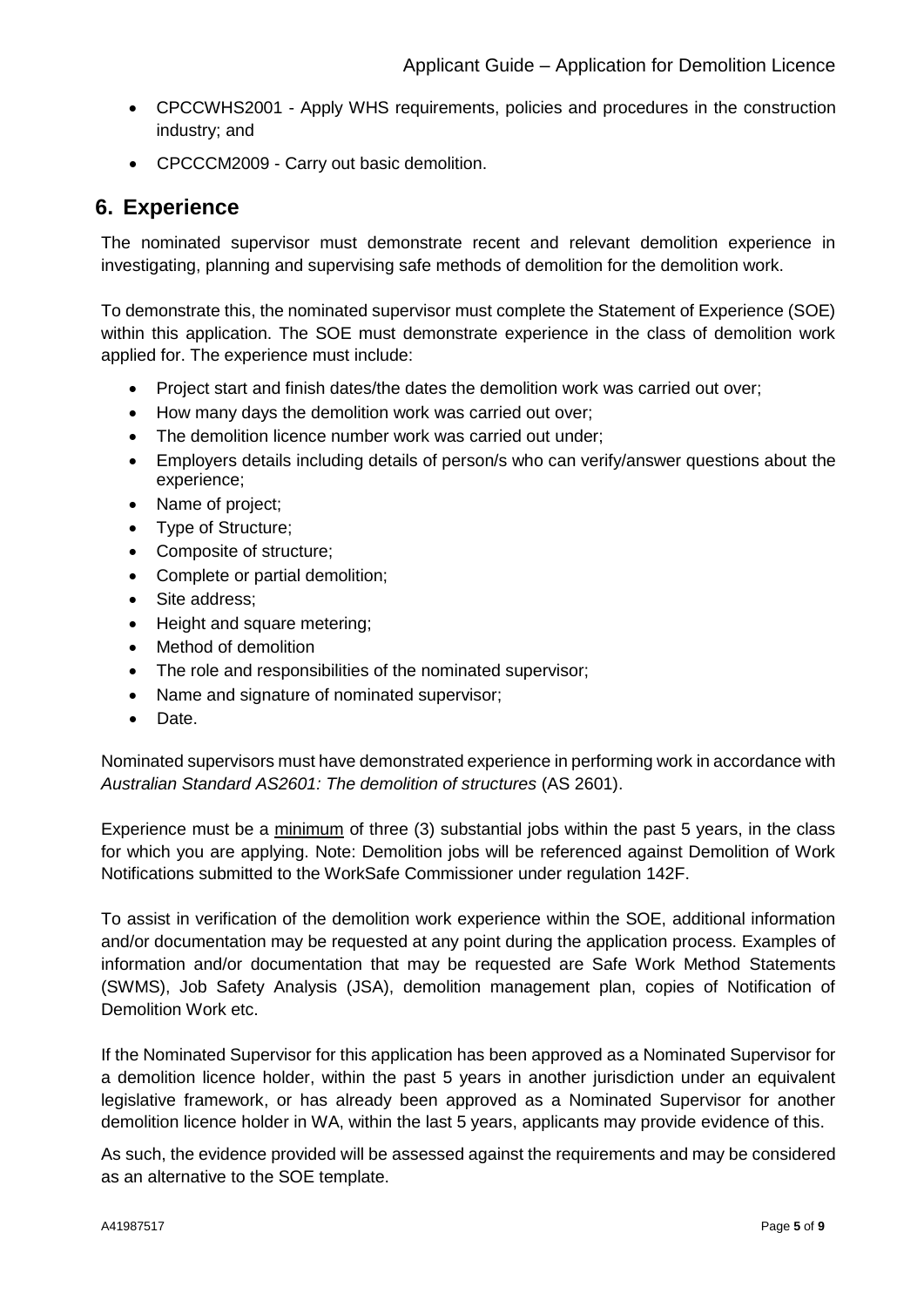## <span id="page-5-0"></span>**7. Written references**

The demolition work experience documented for a nominated supervisor, must be independently verified by the provision of two (2) written references. These references must verify experience provided on the SOE, and should be completed by a credible and independent person.

A credible and independent person is in a position and has the skills to assess the scope and quality of the experience you are claiming.

For experience gained while employed, a credible and independent referee is the nominated supervisor's employer or an authorised representative of the nominated supervisor's employer.

For experience gained while a contractor or subcontractor, a credible and independent person is the client, or the building contractor. If it is not possible to obtain a signed verification from the client or contractor, obtain references from a foreman, supervisor or manager.

A credible and independent referee is not:

- a relative:
- a person with potential conflict (your employee);
- a co-worker or subordinate worker; or
- an office manager or HR manager.

Credible and independent referees may be contacted by Licensing Services to verify your experience.

Written references must outline and verify the Nominated Supervisor's experience, and must include the following details of your experience:

- explanation of the referee's relationship and the capacity to independently verify and endorse the nominated supervisor's experience
- the type of work completed by the nominated supervisor i.e. occupation, duties, roles, and responsibilities;
- the start and finish date of each project the referee is verifying; and
- the address of each demolition project being verified by the referee.

Both written references must be signed and dated by the credible and independent person. It must also include the full name, email address, and telephone number of the referee.

#### <span id="page-5-1"></span>**8. Safety Management Plan**

Applicant must provide evidence that they have a Safety Management Plan in place that addresses the essential management criteria of planning, consultation, hazard management and training in relation to the class of demolition work they are applying for.

### <span id="page-5-2"></span>**9. Probity Questions**

The probity questions listed in the application form must be answered. If you answer 'yes' to any of those questions, you must attach details. A 'yes' response will be considered by the WorkSafe Western Australia Commissioner (Commissioner) on the facts and information provided.

An enforceable undertaking legally binds an offender who has been found guilty of an offence under the OSH or WHS Acts and a penalty has been imposed by the court. The undertaking is entered into with the Commissioner and is an alternative to the payment of fines.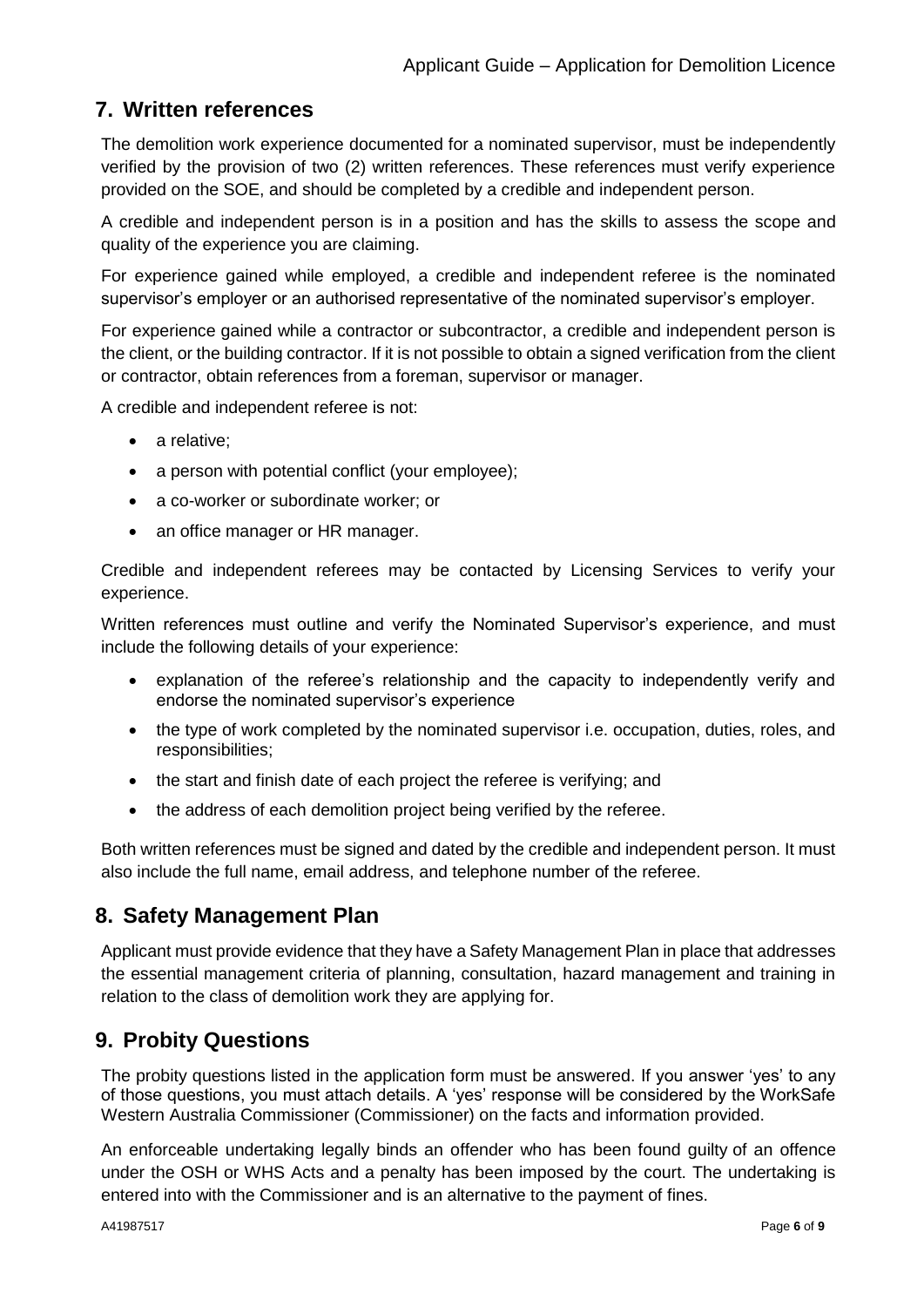A list of the corresponding WHS laws across Australia can be found at the end of this Applicant Guide.

## <span id="page-6-0"></span>**10. Identification**

To establish proof of identity you must provide **ONE primary** document **or at least THREE secondary** documents and a document must include at least name and date of birth.

#### **CREDIT/DEBIT CARDS OR BANK STATEMENTS CANNOT BE ACCEPTED FOR PROOF OF IDENTIFICATION**

| <b>Primary Identification</b>                                                                                                                                             | <b>Secondary Identification</b>                                                                                                              |
|---------------------------------------------------------------------------------------------------------------------------------------------------------------------------|----------------------------------------------------------------------------------------------------------------------------------------------|
| Australian Passport - Current or expired<br>within the last two years, but not<br>cancelled                                                                               | Birth certificate or certified extract                                                                                                       |
| A current driver's licence, learners permit<br>or any other photographic identity<br>document issued under Australian Law                                                 | Australian Citizenship or naturalisation document                                                                                            |
| International Passport or other<br>documents with same characteristics of<br>Passport<br>Current, not expired or cancelled                                                | Current entitlement card issued by a State or<br>Commonwealth Government department (for<br>example, a Medicare, Pension, Health or Veteran) |
| <b>Current International Driver's Licence or</b><br>an overseas driver's licence recognised<br>by the WA Department of Transport (in<br>English or translated in English) | Utility bill (for example Telephone, gas or<br>electricity account) not more than 12 months old                                              |
| Police and Defence identification cards                                                                                                                                   | Water, local rate notice or land valuation notice<br>not more than 12 months old                                                             |
| State or Commonwealth employee photo<br>identification card with DOB                                                                                                      | Electoral enrolment card or other evidence of<br>enrolment not more than two years old                                                       |
| Western Australian Photo Card (formerly<br>Proof of Age)                                                                                                                  | Student Identification Card (Secondary/Tertiary)                                                                                             |
| WA Recreational Skipper's Ticket issued<br>by Department of Transport                                                                                                     | Valid Government issued Certificate of<br>Competency/OHS Certification Australia card                                                        |
| Student Smartrider with photo (issued<br>through School)                                                                                                                  | Certificate or statement of accomplishment or<br>enrolment from a recognised educational<br>institution                                      |
| Western Australian current Working with<br><b>Children Card</b>                                                                                                           | Letter from the principal of a recognised<br>educational institution (not older than 12 months)                                              |
| <b>Western Australian Firearms</b><br>Identification card                                                                                                                 | Maritime Security Identification Card (MSIC) or<br>Aviation Security Identification Card (ASIC)                                              |
| Current Document of Identity issued by<br>the Department of Corrective Services<br>for prisoners (will be accepted as only<br>form of ID if no other can be supplied)     | Current motor vehicle registration or insurance<br>papers (not older than 12 months)                                                         |
|                                                                                                                                                                           | Property Lease agreement (not older than 12<br>months)                                                                                       |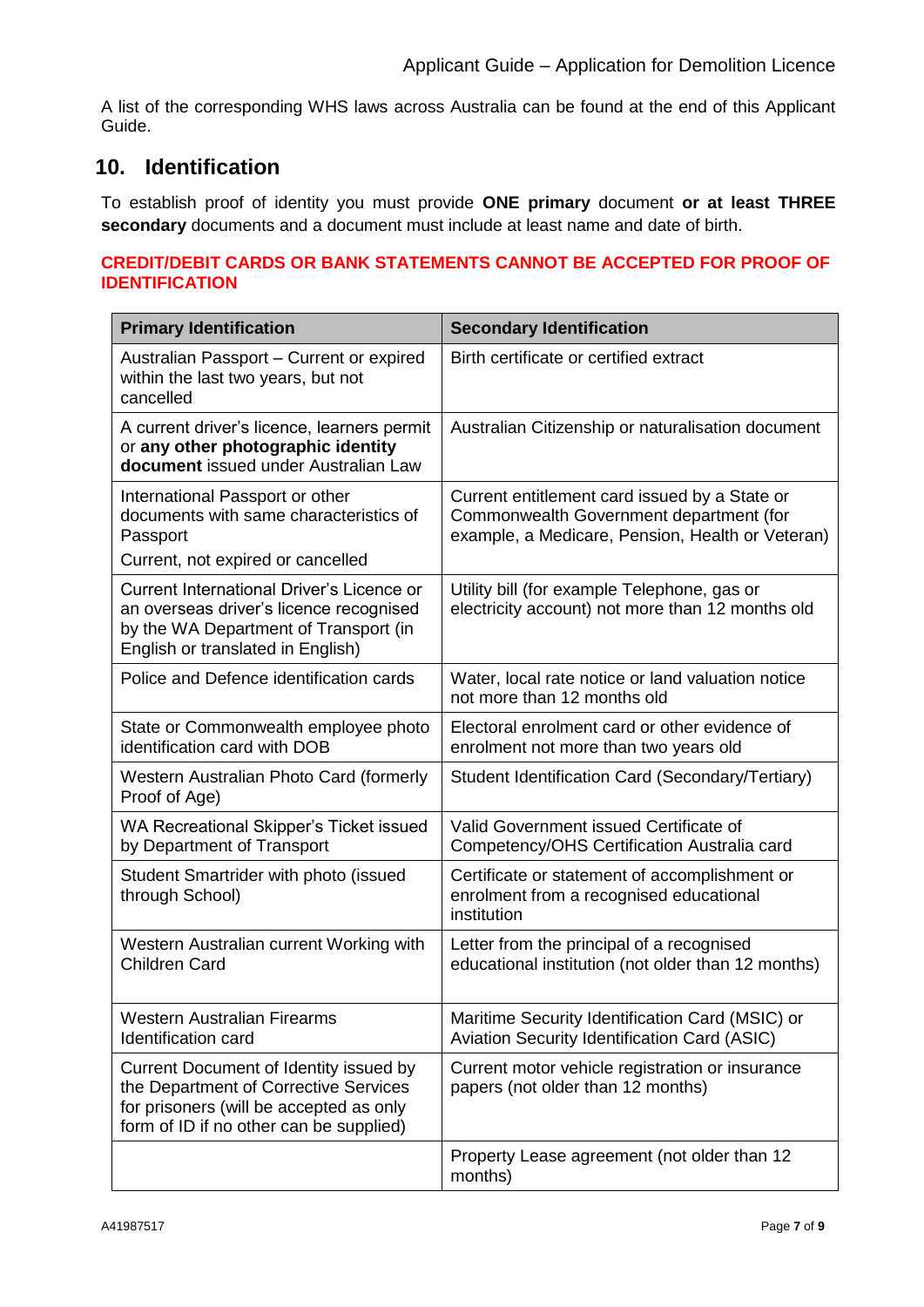#### <span id="page-7-0"></span>**11. Declaration**

As part of the application, you must declare that the information is true and correct, and cannot be found to be providing false and misleading information. In addition, you will be required to give consent to the Commissioner, or persons so directed, to obtain on your behalf any document, record, file, or information that may be necessary and relevant to consider your application

#### <span id="page-7-1"></span>**12. Application fee**

The relevant fees are published on the WorkSafe website. Your application cannot be processed until payment has been received. You must complete the credit card details at the top of the form prior to submitting.

#### **DMIRS cannot receive payment details by email, so you must submit your application in person or by mail.**

If your application is withdrawn, lapsed, or refused, the licence portion paid in respect of the application, may be refunded to you at the discretion of the Commissioner, or his delegate.

#### <span id="page-7-2"></span>**13. Approved applications**

Your application will be reviewed by the Commissioner's delegate. If the application requirements have been met, your application will be granted, your licence will be issued, and you will be supplied licence document by email.

A demolition licence take effect on the day is is granted and, unless cancelled, expires 3 years after that day.

#### <span id="page-7-3"></span>**14. Incomplete applications**

Licensing Services do not accept incomplete applications. It is important that you ensure the necessary documentation is provided in support of your application, in order for it to be accepted. Incomplete applications will be returned to the applicant, without action.

#### <span id="page-7-4"></span>**15. Insufficient information to make a decision**

If an application is accepted by WorkSafe, but does not contain enough information for a decision to be made, the applicant may be asked in writing to provide additional information. The applicant will have 28 days to provide additional information. Information that isn't received by the date specified will result in the application being taken to be withdrawn.

#### <span id="page-7-5"></span>**16. How do I renew my licence?**

You may apply to renew your licence through the online renewal portal on the WorkSafe website. Applications for renewal must be received by WorkSafe **before the expiry** of the licence as there are no grace periods for late renewal.

Renewal reminders will be sent as a courtesy as long as there is an email address and mobile number recorded on file.

#### <span id="page-7-6"></span>**17. How do I keep my details up to date?**

The licence holder must notify the Commissioner of a change of residential address, and other contact details, within 14 days of the change occurring.